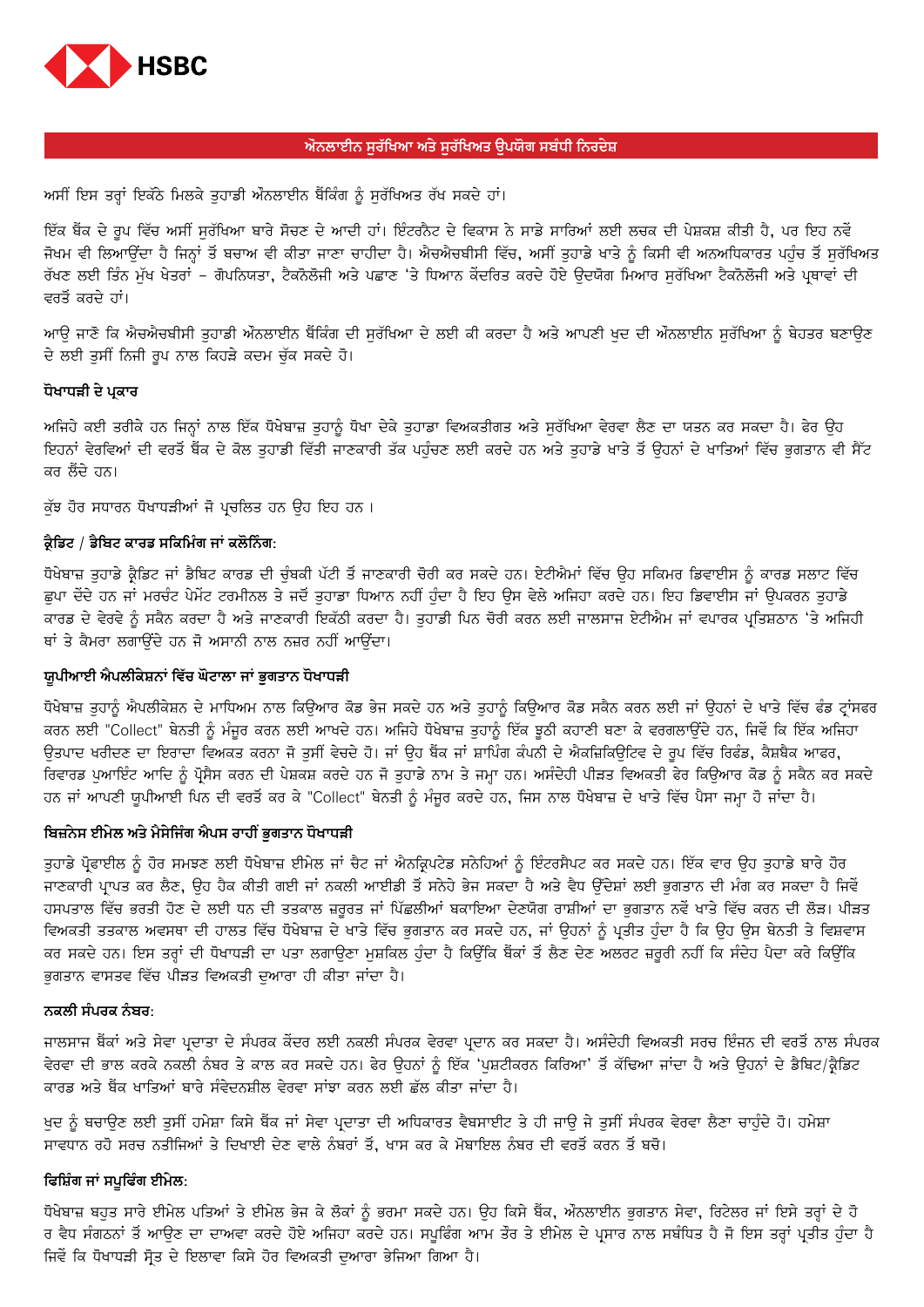ਫਿਸ਼ਿੰਗ ਤੋਂ ਬਚਾਅ ਲਈ ਤੁਹਾਨੂੰ ਕਦੇ ਵੀ ਵਿਅਕਤੀਗਤ ਜਾਂ ਵਿੱਤੀ ਜਾਣਕਾਰੀ ਦੀ ਬੇਨਤੀ ਕਰਨ ਵਾਲੇ ਈਮੇਲ ਸਨੇਹਿਆਂ ਦਾ ਜਵਾਬ ਨਹੀਂ ਦੇਣਾ ਚਾਹੀਦਾ ਅਤੇ ਕਦੇ ਵੀ ਅਜਿਹੇ ਸੰਦੇਹਜਨਕ ਈਮੇਲ ਦੇ ਲਿੰਕ ਤੇ ਕਲਿਕ ਨਹੀਂ ਕਰਨਾ ਚਾਹੀਦਾ।

ਐਚਐਸਬੀਸੀ ਕਦੇ ਵੀ ਤਹਾਡੇ ਤੋਂ ਈਮੇਲ ਦਆਰਾ ਤਹਾਡੇ ਨਿਜੀ ਜਾਂ ਸਰੱਖਿਆ ਵੇਰਵਾ ਦਾ ਖਲਾਸਾ ਕਰਨ ਲਈ ਨਹੀਂ ਕਹਿੰਦਾ ਹੈ। ਜੇ ਤਹਾਨੂੰ ਐਚਐਸਬੀਸੀ ਤੋਂ ਕੋਈ ਅਜਿਹਾ ਈਮੇਲ ਪ੍ਰਾਪਤ ਹੰਦਾ ਹੈ ਤਾਂ ਉਸ ਦਾ ਜਵਾਬ ਨਾ ਦਿਉ। ਉਸ ਈਮੇਲ ਨੂੰ ਤਰੰਤ ਡਿਲੀਟ ਕਰ ਦਿਉ। ਅਤੇ ਯਾਦ ਰੱਖੋ – ਕਦੇ ਵੀ ਨਿਜੀ ਜਾਣਕਾਰੀ ਜਿਵੇਂ ਯੂਜ਼ਰ ਨਾਮ, ਪਾਸਵਰਡ ਜਾਂ ਹੋਰ ਸੁਰੱਖਿਆ ਵੇਰਵਾ ਕਿਸੇ ਦੇ ਨਾਲ ਸਾਂਝਾ ਨਾ ਕਰੋ।

# ਮਨੀ ਮਿਉਲ ਜਾਂ ਵਾਧੂ ਆਮਦਨੀ ਸਬੰਧਿਤ ਈਮੇਲ ਘੁਟਾਲੇ:

ਮਨੀ ਮਿੳਲ ਸਕੈਮ ਵਿੱਚ ਧੋਖੇਬਾਜ਼ ਪੈਸੇ ਟ੍ਰਾਂਸਫਰ ਕਰਨ ਵਿੱਚ ਤਹਾਡੀ ਮਦਦ ਮੰਗ ਸਕਦਾ ਹੈ। ੳਹ ਤਹਾਡੇ ਖਾਤੇ ਵਿੱਚ ਧਨ ਰਾਸ਼ੀ ਦਾ ਭਗਤਾਨ ਕਰਨ ਦੀ ਪੇਸ਼ਕਸ਼ ਕਰਦਾ ਹੈ ਕਿ ਤਸੀਂ ਇਸ ਨੂੰ ਕਿਸੇ ਦੂਜੇ ਖਾਤੇ ਵਿੱਚ ਟ੍ਰਾਂਸਫਰ ਕਰਨ ਲਈ ਮਦਦ ਕਰੋਗੇ। ਬਦਲੇ ਵਿੱਚ, ਉਹ ਤਹਾਨੂੰ ਕਮੀਸ਼ਨ ਦੇਣ ਲਈ ਕਹਿਣਗੇ।

ਇਹਨਾਂ ਵਿਚੋਂ ਕਈ ਘੋਟਾਲਿਆਂ ਵਿੱਚ ਅਪਰਾਧ/ ਭੁਗਤਾਨ ਧੋਖਾਧੜੀ ਆਦਿ ਦੀ ਆਮਦਨੀ ਸ਼ਾਮਿਲ ਹੁੰਦੀ ਹੈ ਅਤੇ ਤੁਹਾਨੂੰ ਅਜਿਹੀਆਂ ਬੇਨਤੀਆਂ ਨੂੰ ਅਣਦੇਖਿਆ ਕਰਨਾ ਚਾਹੀਦਾ ਹੈ। ਕੋਈ ਵੀ ਗਾਹਕ ਜੋ ਜਾਣ ਬੱਝ ਕੇ ਭਾਗ ਲੈਂਦਾ ਹੈ ਉਹ ਉਸ ਅਪਰਾਧ ਵਿੱਚ ਸ਼ਾਮਿਲ ਹੋ ਜਾਂਦਾ ਹੈ ਜੋ ਤਕਨੀਕੀ ਰੂਪ ਵਿੱਚ ਅਪਰਾਧ ਵਿੱਚ ਇੱਕ ਸਹਿਯੋਗੀ ਹੈ ਅਤੇ ਉਸ ਤੇ ਮਕਦਮਾ ਚਲਾਇਆ ਜਾ ਸਕਦਾ ਹੈ। ਜੇ ਇਹ ਸੱਚ ਹੋਣ ਲਈ ਬਹੁਤ ਚੰਗਾ ਲਗਦਾ ਹੈ ਤਾਂ ਸ਼ਾਇਦ ਇਹ ਇੱਕ ਧੋਖਾ ਹੈ!

## ਐਡਵਾਂਸ ਫੀ ਧੋਖਾਧੜੀ ('419' ਘੋਟਾਲੇ)

ਇਹਨਾਂ ਵਿੱਚ ਧੋਖੇਬਾਜ਼ਾਂ ਦੁਆਰਾ ਅਣਇੱਛਤ ਪੱਤਰ ਅਤੇ ਈਮੇਲ ਸਨੇਹੇ ਸ਼ਾਮਿਲ ਹੁੰਦੇ ਹਨ ਜਿਨ੍ਹਾਂ ਵਿੱਚ ਪ੍ਰਾਪਤ ਕਰਤਾ ਨੂੰ ਆਮ ਤੌਰ ਤੇ ਯੂਐਸ ਡਾਲਰ ਵਿੱਚ ਭਾਰੀ ਮਾਤ੍ਰਾ ਵਿੱਚ ਧਨ ਟ੍ਰਾਂਸਫਰ ਕਰਨ ਵਿੱਚ ਮਦਦ ਦੇ ਲਈ ਇੱਕ ਉਦਾਰ ਇਨਾਮ ਦੀ ਪੇਸ਼ਕਸ਼ ਕੀਤੀ ਜਾਂਦੀ ਹੈ। ਜਾਲਸਾਜ ਦਰਅਸਲ ਤਹਾਡੇ ਬੈਂਕਿੰਗ ਵੇਰਵੇ ਦੇ ਪਿੱਛੇ ਹੰਦੇ ਹਨ। ਆਮ ਤੌਰ ਤੇ ਉਹ ਤੁਹਾਨੂੰ ਸੌਦਾ ਪੂਰਨ ਕਰਨ ਦੇ ਲਈ ਚਾਰਜ, ਕੁੱਝ ਕਰ ਜਾਂ ਰਿਸ਼ਵਤ ਵਰਗੀ ਕਿਸੇ ਚੀਜ਼ ਦਾ ਭੁਗਤਾਨ ਕਰਨ ਦੀ ਇੱਛਾ ਪ੍ਰਗਟਾਉਂਦਾ ਹੈ। ਇਹ ਐਡਵਾਂਸ ਫੀ ਹੈ। ਅਸੰਦੇਹੀ ਵਿਅਕਤੀ ਅਕਸਰ ਇੱਥੇ ਧੋਖਾ ਖਾ ਜਾਂਦੇ ਹਨ।

ਜੇ ਤਹਾਨੂੰ ਸੰਦੇਹ ਹੈ ਕਿ ਕਿਸੇ ਕੋਲ ਤਹਾਡੇ ਇੰਟਰਨੈਟ ਬੈਂਕਿੰਗ ਵੇਰਵੇ ਪਹੰਚ ਗਏ ਹਨ ਤਾਂ ਆਪਣਾ ਪਾਸਵਰਡ ਬਦਲੀ ਕਰਨ ਲਈ ਝੱਟ ਇੰਟਰਨੈਟ ਬੈਂਕਿੰਗ ਵਿੱਚ ਲੌਗ .<br>ਇਨ ਕਰੋ। ਨਾਲ ਹੀ, ਸਾਨੂੰ ਤੁਰੰਤ ਅਲਰਟ ਕਰਨ ਲਈ ਕਾਲ ਕਰੋ। ਸਾਡੀਆਂ ਲਾਈਨਾਂ 24 ਘੰਟੇ, ਹਫਤੇ ਦੇ 7 ਦਿਨ ਖੁੱਲੀਆਂ ਹੁੰਦੀਆਂ ਹਨ। ਸਾਡੇ ਹੌਟਲਾਈਨ ਨੰਬਰਾਂ ਦੀ ਸੂਚੀ ਇੱਥੇ ਮਿਲ ਸਕਦੀ ਹੈ।

#### ਸੋਸ਼ਲ ਮੀਡੀਆ ਹੈਕ:

ਧੋਖੇਬਾਣ ਸੋਸ਼ਲ ਮੀਡੀਆ ਚੈਨਲ, ਭਾਵੇਂ ੳਹ ਫੇਸਬਕ, ਵਟਸਐਪ, ਇਨਸਟਾਗ੍ਰਾਮ ਆਦਿ ਹੋਵੇ, ਦੀ ਵਰਤੋਂ ਦਆਰਾ ਤਹਾਡੇ ਕਿਸੇ ਕਰੀਬੀ ਦੋਸਤ ਜਾਂ ਰਿਸ਼ਤੇਦਾਰ ਦੇ ਰੂਪ ਵਿੱਚ ਉਹਾਨੂੰ ਤਤਕਾਲ ਮਨੀ ਟ੍ਰਾਂਸਫਰ ਦੀ ਬੇਨਤੀ ਕਰ ਸਕਦਾ ਹੈ। ਤੁਹਾਨੂੰ ਇਸ ਤਰ੍ਹਾਂ ਦੀ ਬੇਨਤੀ ਨੂੰ ਫੋਨ ਕਾਲ ਜਾਂ ਹੋਰ ਤਰੀਕੇ ਨਾਲ ਪੁਸ਼ਟੀ ਕਰਨ ਦੇ ਲਈ ਸਾਵਧਾਨ ਰਹਿਣ ਦੀ ਲੋੜ ਹੈ।

## ਵਿਸ਼ਿੰਗ ਕਾਲਸ:

ਧੋਖੇਬਾਜ਼ ਅਕਸਰ ਬੈਂਕ ਕਰਮਚਾਰੀ ਜਾਂ ਕਸਟਮਰ ਸਰਵਿਸ ਐਕਜ਼ਿਕਿੳਟਿਵ ਦਾ ਰੂਪ ਧਾਰਨ ਕਰਦੇ ਹੋਏ ਪੀੜਤ ਵਿਅਕਤੀਆਂ ਨੂੰ ੳਹਨਾਂ ਦੇ ਫੋਨ ਨੰਬਰਾਂ ਤੇ ਕਾਲ ਕਰ ਕੇ ਬੈਂਕ ਖਾਤੇ ਨਾਲ ਸਬੰਧਿਤ ਸੰਵੇਦਨਸ਼ੀਲ ਜਾਣਕਾਰੀ ਚਰਾ ਲੈਂਦੇ ਹਨ। ਉਹ ਸੋਸ਼ਿਅਲ ਐਂਜੀਨਿਅਰਿੰਗ ਦੇ ਮਾਧਿਮ ਨਾਲ ਪਹਿਲਾਂ ਤੋਂ ਹੀ ਚਰਾਈ ਗਈ ਕੱਝ ਨਿਜੀ ਜਾਣਕਾਰੀ ਪੀੜਤ ਵਿਅਕਤੀ ਨੂੰ ਪ੍ਰਦਾਨ ਕਰ ਕੇ ਉਹਨਾਂ ਦਾ ਵਿਸ਼ਵਾਸ ਜਿੱਤਦੇ ਹਨ। ਇੱਕ ਵਾਰ ਵਿਸ਼ਵਾਸ ਸਥਾਪਤ ਹੋ ਜਾਣ ਦੇ ਬਾਅਦ ਉਹ ਪੀੜਤ ਵਿਅਕਤੀਆਂ ਨੂੰ ਕੁੱਝ ਖਾਸ ਪ੍ਰੋਡਕਟ ਜਾਂ ਸੇਵਾ ਪੇਸ਼ ਕਰਦੇ ਹਨ ਇਸ ਉਮੀਦ ਵਿੱਚ ਕਿ ਉਹ ਉਸ ਵੇਲੇ ਬੈਂਕ ਵੇਰਵਾ ਅਤੇ ਵਨ-ਟਾਈਮ ਪਾਸਕੋਡ (ਓਟੀਪੀ) ਸਮੇਤ ਗੋਪਨੀਯ ਵੇਰਵਾ ਸਾਂਝਾ ਕਰ ਦੇਵੇ।

## ਟ੍ਰੋਜਨ ਵਾਇਰਸ:

ਧੋਖੇਬਾਜ਼ ਆਮ ਤੌਰ ਤੇ ਉਹਾਨੂੰ ਅਜਿਹੇ ਈਮੇਲ ਭੇਜਦੇ ਹਨ ਜਿਸ ਵਿੱਚ ਫਾਈਲਾਂ, ਪੇਜ ਜਾਂ ਅਟੈਚਮੇਂਟ ਹੋ ਸਕਦੇ ਹਨ ਜਿਨ੍ਹਾਂ ਨੂੰ ਖੋਲਣ ਲਈ ਤੁਹਾਨੂੰ ਕਿਹਾ ਜਾਂਦਾ ਹੈ ਜੋ ਅਕਸਰ ਇੱਕ ਅਣਚਾਹੇ ਜਾਂ ਫਿਸ਼ਿੰਗ ਈਮੇਲ ਦੇ ਰੂਪ ਵਿੱਚ ਪ੍ਰਾਪਤ ਹੁੰਦੇ ਹਨ। ਇੱਕ ਵਾਰ ਖੋਲਣ ਦੇ ਬਾਅਦ, ਉਹ ਤੁਹਾਡੇ ਕੰਪਿਊਟਰ ਵਿੱਚ ਗੁਪਤ ਰੂਪ ਨਾਲ ਇੱਕ ਪ੍ਰੋ ਗਰਾਮ ਇਨਸਟਾਲ ਕਰ ਸਕਦੇ ਹਨ ਜੋ ਤੁਹਾਡੀ ਔਨਲਾਈਨ ਗਤੀਵਿਧੀ ਦੀ ਨਿਗਰਾਣੀ ਕਰ ਸਕਦਾ ਹੈ, ਇਹ ਵੀ ਕਿ ਤੁਸੀਂ ਅਨੇਕਾਂ ਵੈਬਸਾਈਟਾਂ ਤੇ ਕੀ ਟਾਈਪ ਕਰ ਰਹੇ ਹੋ। ਸੋ ਜਦੋਂ ਤੁਸੀਂ ਔਨਲਾਈਨ ਸ਼ਾਪਿੰਗ ਦੌਰਾਨ ਆਪਣਾ ਕ੍ਰੈਡਿਟ ਕਾਰਡ ਵੇਰਵਾ ਦਰਜ ਕਰਦੇ ਹੋ ਤਾਂ ਧੋਖੇਬਾਜ਼ ਤੁਹਾਡੇ ਦੁਆਰਾ ਟਾਈਪ ਕੀਤੀ ਸਾਰੀਆਂ ਚੀਜ਼ਾਂ ਪ੍ਰਾਪਤ ਕਰਨ ਵਿੱਚ ਸਮਰੱਥ ਹੋ ਜਾਂਦੇ ਹਨ।

## ਔਨਲਾਈਨ ਸੁਰੱਖਿਆ ਦੇ ਲਈ ਐਚਐਸਬੀਸੀ ਦੁਆਰਾ ਲਏ ਗਏ ਕਦਮ:

## ਬਹ−ਪਰਤ ਲੌਗ ਔਨ ਪਸ਼ਟੀ

ਤੁਹਾਡੀ ਵਿੱਤੀ ਜਾਣਕਾਰੀ ਇੱਕ ਖਾਸ ਉਪਭੋਗਕਰਤਾ ਨਾਮ ਅਤੇ ਪਾਸਵਰਡ ਦੇ ਸੁਮੇਲ ਅਤੇ ਤੁਹਾਡੇ ਭੌਤਿਕ ਸੁਰੱਖਿਆ ਉਪਕਰਨ ਜਾਂ ਡਿਜਿਟਲ ਸੁਰੱਖਿਅਤ ਕੂੰਜੀ ਦੁਆਰਾ ਜਨਰੇਟ ਕੀਤੇ ਗਏ ਇੱਕ-ਵਾਰ ਦੇ ਸੁਰੱਖਿਆ ਕੋਡ ਦੁਆਰਾ ਸੁਰੱਖਿਅਤ ਹੈ।

## ਲੈਣ ਦੇਣ ਪੁਸ਼ਟੀ

ਕਾਰਡ ਤੇ 3ਡੀ ਸੁਰੱਖਿਅਤ ਲੈਣ ਦੇਣ ਭੁਗਤਾਨ ਪ੍ਰਣਾਲੀ ਵਿੱਚ ਵਿਸ਼ਵਾਸ ਨੂੰ ਸੁਰੱਖਿਅਤ ਕਰਨ ਵਿੱਚ ਮਦਦ ਕਰਦੇ ਹਨ। ਲੈਣ ਦੇਣ ਦੇ ਲਈ ਜਨਰੇਟ ਕੀਤੇ ਓਟੀਪੀ ਨੂੰ ਕਦੇ ਵੀ ਕਿਸੇ ਦੇ ਨਾਲ ਸਾਂਝਾ ਨਾ ਕਰੋ।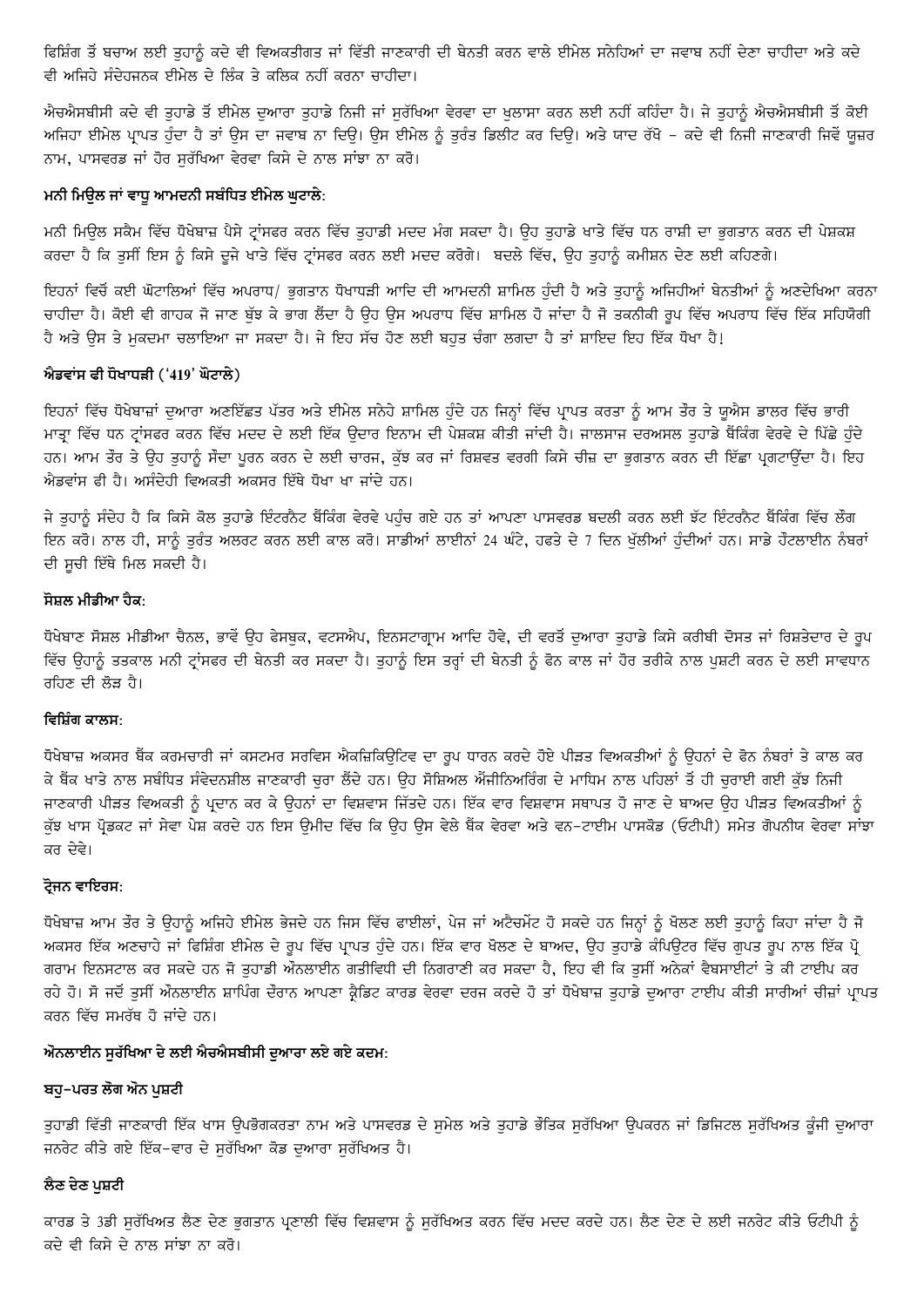## 128 ਬਿਟ ਸਿਕਯੋਰ ਸਾਕੇਟ ਲੇਅਰ (ਐਸਐਸਐਲ) ਐਨਕ੍ਰਿਪਸ਼ਨ

ਐਚਐਸਬੀਸੀ ਇੰਟਰਨੈਟ ਬੈਂਕਿੰਗ ਸੈਸ਼ਨ ਦੇ ਦੌਰਾਨ ਪਸਾਰਿਤ ਜਾਣਕਾਰੀ ਦੇ ਲਈ 128 ਬਿਟ ਸਿਕਯੋਰ ਸਾਕੇਟ ਲੇਅਰ (ਐਸਐਸਐਲ) ਐਨਕ੍ਰਿਪਸ਼ਨ ਦੀ ਵਰਤੋਂ ਕਰਦਾ ਹੈ। ਜਿਸ ਨੂੰ ਐਨਕ੍ਰਿਪਸ਼ਨ ਦੇ ਲਈ ਉਦਯੋਗ ਮਾਨਕ ਦੇ ਰੂਪ ਵਿੱਚ ਸਵੀਕਾਰ ਕੀਤਾ ਗਿਆ ਹੈ।

# ਆਟੋਮੈਟਿਕ 'ਟਾਈਮ-ਆਉਟ' ਸੁਵਿਧਾ:

ਇੱਕ ਸੁਰੱਖਿਆ ਉਪਾਅ ਦੇ ਰੂਪ ਵਿੱਚ, ਤੁਹਾਡਾ ਇੰਟਰਨੈਟ ਬੈਂਕਿੰਗ ਸੈਸ਼ਨ ਉਪਯੋਗ ਨਾ ਕੀਤੇ ਜਾਣ ਦੀ ਮਿਆਦ ਦੇ ਬਾਅਦ ਆਪਣੇ ਆਪ ਬੰਦ ਜਾਂ ਟਾਈਮ-ਆਉਟ ਹੋ ਜਾਵੇਗਾ। ਜਦੋਂ ਤਸੀਂ ਆਪਣਾ ਇੰਟਰਨੈਟ ਬੈਂਕਿੰਗ ਕਾਰਜ ਪੁਰਾ ਕਰ ਲਵੋ ਤਾਂ ਤਹਾਨੂੰ ਆਪਣਾ ਇੰਟਰਨੈਟ ਬੈਂਕਿੰਗ ਸੈਸ਼ਨ ਹਮੇਸ਼ਾ ਬੰਦ ਕਰ ਦੇਣਾ ਚਾਹੀਦਾ ਹੈ।

# ਸਰੱਖਿਆ ੳਪਕਰਨ / ਡਿਜਿਟਲ ਸਰੱਖਿਅਤ ਕੁੰਜੀ

ਤੁਹਾਡੀ ਭੌਤਿਕ ਸੁਰੱਖਿਆ ਉਪਕਰਨ / ਡਿਜਿਟਲ ਸੁਰੱਖਿਅਤ ਕੂੰਜੀ ਔਨਲਾਈਨ ਸੁਰੱਖਿਆ ਨੂੰ ਉੱਚ ਸਤਰ ਤੇ ਲੈ ਜਾਂਦੀ ਹੈ। ਆਪਣੇ ਖਾਤੇ ਵਿੱਚ ਲੌਗ ਔਨ ਕਰਨ ਦੇ ਲਈ, ਤੁਹਾਨੂੰ ਹਮੇਸ਼ਾ ਦੀ ਤਰ੍ਹਾਂ ਆਪਣਾ ਮੌਜੂਦਾ ਉਪਭੋਗਕਰਤਾ ਨਾਮ ਅਤੇ ਪਾਸਵਰਡ ਦਰਜ ਕਰਨਾ ਹੋਵੇਗਾ, ਇਸ ਦੇ ਬਾਅਦ ਤੁਹਾਡੇ ਭੌਤਿਕ ਸੁਰੱਖਿਆ ਉਪਕਰਨ ਜਾਂ ਤਹਾਡੇ ਡਿਜਿਟਲ ਸਰੱਖਿਅਤ ਕੁੰਜੀ ਦਆਰਾ ਉਤਪੰਨ ਖਾਸ ਸਰੱਖਿਆ ਕੋਡ ਦਰਜ ਕਰਨਾ ਹੋਵੇਗਾ। ਇਹ 2-ਚਰਣ ਦੀ ਪ੍ਰਮਾਣੀਕਰਨ ਕਿਰਿਆ ਤਹਾਨੂੰ ਆਪਣੇ ਇੰਟਰਨੈਟ ਬੈਂਕਿੰਗ ਤੱਕ ਪਹੁੰਚ ਦੇ ਰੂਪ ਵਿੱਚ ਸੁਰੱਖਿਆ ਦਾ ਇੱਕ ਹੋਰ ਉੱਚ ਸਤਰ ਪ੍ਰਦਾਨ ਕਰਦਾ ਹੈ।

ਔਨਲਾਈਨ ਸਰੱਖਿਆ ਵਿੱਚ ਤਹਾਡੀ ਭੂਮਿਕਾ

ਇੰਟਰਨੈਟ ਬੈਂਕਿੰਗ ਸਰੱਖਿਆ ਪੱਕੀ ਕਰਨ ਲਈ ਹੇਠ ਲਿਖਤ ਕਰੋ ਅਤੇ ਨਾ-ਕਰੋ ੳਪਾਅ ਅਪਣਾੳ:

# ਕਰੋ

- ਪੱਕਾ ਕਰੋ ਕਿ ਤਹਾਡਾ ਕੰਪਿਊਟਰ ਹਰ ਸਮੇਂ ਨਵੇਂ ਤੋਂ ਨਵੇਂ ਐਂਟੀ-ਵਾਇਰਸ ਅਤੇ ਫਾਇਰਵਾਲ ਸਰੱਖਿਆ ਸੌਫਟਵੇਅਰ ਨਾਲ ਸਰੱਖਿਅਤ ਹੈ। ਨਵੀਂ ਤੋਂ ਨਵੀਂ ਸਰੱਖਿਆ ਪੱਕੀ ਕਰਨ ਲਈ ਨਿੱਤ ਅਪਡੇਟ ਡਾਊਨਲੋਡ ਕਰੋ।
- ਅਜਿਹਾ ਪਾਸਵਰਡ ਚਣੋ ਜੋ ਤਹਾਨੂੰ ਯਾਦ ਰਹਿ ਸਕੇ ਪਰ ਕਿਸੇ ਹੋਰ ਵਿਅਕਤੀ ਦਆਰਾ ਉਸ ਦਾ ਅਨੁਮਾਨ ਲਗਾਉਣਾ ਆਸਾਨ ਨਾ ਹੋਵੇ। ਪਾਸਵਰਡ ਜਿਸ ਵਿੱਚ ਆਲਫਾਨਿਊਮੇਰੀਕਲ ਅੰਕ ਹੋਣ ਕਿਹਨਾਂ ਦਾ ਅਨੁਮਾਨ ਲਗਾਉਣਾ ਮੁਸ਼ਕਿਲ ਹੁੰਦਾ ਹੈ, ਉਦਾਹਰਨ – a7g3cy91).
- ਆਪਣਾ ਇੰਟਰਨੈਟ ਬੈਂਕਿੰਗ ਪਾਸਵਰਡ ਨਿਯਮਿਤ ਰੂਪ ਵਿੱਚ ਬਦਲੀ ਕਰਦੇ ਰਹੋ।
- ਧੋਖੇਧੜੀ ਵਾਲੀਆਂ ਈਮੇਲਾਂ ਤੋਂ ਸਾਵਧਾਨ ਰਹੋ। ਹਮੇਸ਼ਾ ਪੂਰੇ ਈਮੇਲ ਪਤੇ ਨੂੰ ਸਾਰੇ ਅਖਰਾਂ ਅਤੇ ਅੰਕਾਂ ਸਮੇਤ ਧਿਆਨ ਨਾਲ ਪੜੋ।
- ਧੋਖੇਧੜੀ ਵਾਲੀਆਂ ਈਮੇਲਾਂ ਮਿਲਦੇ ਜਲਦੇ ਈਮੇਲ ਪਤਿਆਂ ਦੇ ਨਾਮ ਰਾਹੀਂ ਆਉਂਦੀਆਂ ਹਨ ਜਿਵੇਂ hsdc.co.in ਜਾਂ hsbcbank.com. ਆਪਣੇ ਮਾਊਜ਼ ਦੇ ਪਾਈਂਟਰ ਨੂੰ ਯੁਆਰਐਲ ਦੇ ਉਪਰ ਰੱਖੋ ਤਾਂ ਜੋ ਉਸ ਦਾ ਸਹੀ ਟਿਕਾਣਾ ਪਤਾ ਚਲੇ; ਇਹ ਤਹਾਡੇ ਬ੍ਰਾਊਜ਼ਰ ਦੇ ਹੇਠਾਂ ਖੱਬੇ ਕੋਨੇ ਤੇ ਦਰਸਾਇਆ ਜਾਂਦਾ ਹੈ। ਜੇ ਮੇਲ ਨਹੀਂ ਖਾਂਦਾ ਹੈ ਤਾਂ ਉਸ ਲਿੰਕ ਤੇ ਕਲਿਕ ਨਾ ਕਰੋ। ਯੁਆਰਐਲ ਵਿੱਚ ਸੰਕੇਤਾਂ ਦਾ ਧਿਆਨ ਰੱਖੋ ਜਿਵੇਂ ਲਿਖਣ ਵਿੱਚ ਗਲਤੀ, ਖਰਾਬ ਵਿਆਕਰਨ ਜਾਂ ਗੁਛਮੁਛ ਅਖਰ।
- ਜੇ ਤੁਹਾਡੇ ਖਾਤੇ ਵਿੱਚ ਅਜਿਹੇ ਲਾਭ ਪ੍ਰਾਪਤਕਰਤਾ ਹਨ ਜਿਨ੍ਹਾਂ ਦੀ ਹੁਣ ਲੋੜ ਨਹੀਂ ਹੈ ਤਾਂ ਉਹਨਾਂ ਨੂੰ ਡਿਲੀਟ ਕਰੋ।
- ਤਹਾਡੇ ਕੰਪਿਊਟਰ ਤੇ ਅਜਿਹੇ ਕਾਰਜ ਡਿਸੇਬਲ ਕਰੋ ਜੋ ਲੌਗ ਔਨ ਵੇਰਵਾ ਯਾਦ ਰੱਖਦੇ ਹਨ।
- ਆਪਣਾ ਸਿਸਟਮ ਅਤੇ ਵੈਬ ਬ੍ਰਾਊਜ਼ਰ ਅਪਡੇਟ ਰੱਖੋ। ਨਿਰਮਾਤਾ ਨਿੱਤ ਅਜਿਹੇ ਸੁਰੱਖਿਆ ਸਬੰਧੀ ਵੇਰਵਾ ਭੇਜਦੇ ਹਨ ਜਦੋਂ ਉਹਨਾਂ ਦੇ ਸਿਸਟਮ ਅਤੇ ਬ੍ਰਾਊਜ਼ਰ ਵਿੱਚ ਖਾਮੀਆਂ ਨਜ਼ਰ ਆਉਂਦੀਆਂ ਹਨ। ਨਿਯਮਿਤ ਰੂਪ ਨਾਲ ਆਪਣੇ ਸੌਫਟਵੇਅਰ ਪ੍ਰਦਾਤਾ ਨਾਲ ਅਜਿਹੇ ਅਪਡੇਟਸ ਚੈਕ ਕਰਦੇ ਰਹੋ।
- ਐਚਐਸਬੀਸੀ ਵੈਬਸਾਈਟ ਤੱਕ ਪਹੰਚਣ ਲਈ ਬ੍ਰਾੳਜ਼ਰ ਵਿੱਚ ਹਮੇਸ਼ਾ ਸਾਡਾ ਯੁਆਰਐਲ ਟਾਈਪ ਕਰੋ।
- ਪੈਡਲੌਕ ਨਿਸ਼ਾਨੀ ਅਤੇ ਸਾਈਟ ਸਰਟੀਫਿਕੇਟ ਚੈਕ ਕਰੋ। ਜਦੋਂ ਤੁਸੀਂ ਐਸਐਸਬੀਸੀ ਔਨਲਾਈਨ ਬੈਂਕਿੰਗ ਤੇ ਲੌਗ–ਇਨ ਕਰਦੇ ਹੋ ਹਾਂ ਤਾਂ ਬ੍ਰਾਉਜ਼ਰ ਦੇ ਹੇਠਲੇ ਪ ਾਸੇ ਪੈਡਲੌਕ ਨਿਸ਼ਾਨੀ ਉਪਰ ਡਬਲ–ਕਲਿਕ ਕਰੋ, ਇਹ ਪੱਕਾ ਕਰਦਾ ਹੈ ਕਿ ਸਾਈਟ ਸਰਟੀਫਿਕੇਟ ਐਸਐਸਬੀਸੀ ਦਾ ਹੀ ਹੈ। ਇਹ ਪੱਕਾ ਕਰੇਗਾ ਕਿ ਤਸੀਂ ਕਿਸੇ 'ਨਕਲੀ' ਸਾਈਟ ਵਿੱਚ ਆਪਣਾ ਵੇਰਵਾ ਦਰਜ ਨਹੀਂ ਕਰਦੇ ਹੋ।
- ਆਪਣੇ ਖਾਤੇ ਨਿੱਤ ਚੈਕ ਕਰਦੇ ਰਹੋ। ਜੇ ਕੋਈ ਸੰਦੇਹ ਹੈ ਤਾਂ ਵੇਰਵਾ ਨੋਟ ਕਰੋ ਅਤੇ ਸਾਨੂੰ ਕਾਲ ਕਰੋ।
- ਔਨਲਾਈਨ ਬੈਂਕਿੰਗ ਦੀ ਵਰਤੋਂ ਦੇ ਬਾਅਦ ਹਮੇਸ਼ਾ ਲੌਗ ਆਉਟ ਕਰੋ। ਲੌਗ ਆਉਟ ਬਟਨ ਚਣੋ ਅਤੇ ਕਦੇ ਵੀ ਆਪਣਾ ਕੰਪਿਊਟਰ ਨਾ ਛੱਡੋ ਜਦੋਂ ਤੱਕ ਤਸੀਂ ਲੌਗ ਇਨ ਵਿੱਚ ਹੋ।
- ਜੇ ਤੁਸੀਂ ਕਿਸੇ ਬੈਂਕ, ਔਨਲਾਈਨ ਸ਼ਾਪਿੰਗ ਵੈਬਸਾਈਟ, ਆਦਿ ਦੇ ਕਸਟਮਰ ਕੇਅਰ ਨੰਬਰਾਂ ਦੀ ਭਾਲ ਕਰ ਰਹੇ ਹੋ ਤਾਂ ਇੰਟਰਨੈਟ ਤੇ ਸਿਆਣਪ ਨਾਲ ਕੰਮ ਲਵੋ। ਧੋ ਖੇਬਾਜ਼ ਅਜਿਹੇ ਕੰਮਾਂ ਵਿੱਚ ਹੁਸ਼ਿਆਰ ਹਨ ਅਤੇ ਅਜਿਹੇ ਨੰਬਰ ਪ੍ਰਦਾਨ ਕਰ ਸਕਦੇ ਹਨ ਜੋ ਉਹ ਚਲਾ ਰਹੇ ਹਨ। ਤੁਹਾਨੂੰ ਬੈਂਕ ਦੇ ਕਸਟਮਰ ਕੇਅਰ ਨੰਬਰ ਤੇ ਕਾਲ ਕਰਨ ਜਾਂ ਉਹਨਾਂ ਦੀ ਈ-ਕਾਮਰਸ ਵੈਬਸਾਈਟ ਤੇ ਜਾਣ ਦੇ ਬਦਲੇ ਧੋਖੇਬਾਜ਼ ਨੂੰ ਕਾਲ ਕਰਨ ਦਾ ਧੋਖਾ ਹੋ ਸਕਦਾ ਹੈ।
- ਤਹਾਡੇ ਬੈਂਕ ਦੇ ਸੰਪਰਕ ਕੇਂਦਰ ਨੰਬਰ ਆਪਣੇ ਉਪਕਰਨਾਂ ਤੇ ਸਟੋਰ ਕਰੋ ਜਾਂ ਤਹਾਡੇ ਕ੍ਰੈਡਿਟ/ਡੈਬਿਟ ਕਾਰਡ ਦੇ ਪਿੱਛੇ ਦਿੱਤੇ ਨੰਬਰ ਰੈਫਰ ਕਰੋ।
- ਤੁਹਾਡੇ ਨਿਜੀ ਕੰਪਿਉਟਰ ਜਾਂ ਮੋਬਾਇਲ ਉਪਰ ਸਕ੍ਰੀਨ ਸ਼ੇਅਰਿੰਗ ਐਪਲੀਕਸ਼ਨਾਂ ਦਾ ਧਿਆਨ ਰੱਖੋ। ਧੋਖੇਬਾਜ਼ ਤੁਹਾਨੂੰ ਅਜਿਹੇ ਐਪਲੀਕੇਸ਼ਨ ਡਾਉਨਲੋਡ ਕਰਨ ਵਿੱਚ ਧੋਖਾ ਦੇ ਸਕਦੇ ਹਨ ਅਤੇ ਤਹਾਡੇ ਤੋਂ ਕੋਡ ਲੈਕੇ ਉਸ ਤੱਕ ਪਹੰਚ ਪਾ ਸਕਦੇ ਹਨ। ਇੱਕ ਵਾਰ ਪਹੰਚ ਦੀ ਅਨਮਤੀ ਮਿਲ ਜਾਵੇ ਤਾਂ ਉਹ ਤਹਾਡੇ ਉਪਕਰਨ ਨੂੰ ਦੂਰੋਂ ਵੀ ਵੇਖ ਸਕਦੇ ਅਤੇ ਉਸ ਤੇ ਨਿਯੰਤ੍ਰਣ ਕਰ ਸਕਦੇ ਹਨ ਅਤੇ ਤਹਾਡੇ ਖਾਤਿਆਂ ਤੋਂ ਭਗਤਾਨ ਕਰ ਸਕਦੇ ਹਨ।
- ਆਪਣਾ ਇੰਟਰਨੈਟ ਕਨੈਕਸ਼ਨ ਸਰੱਖਿਅਤ ਰੱਖੋ। ਹਮੇਸ਼ਾ ਆਪਣੇ ਘਰ ਦੇ ਵਾਇਰਲੇਸ ਨੈਟਵਰਕ ਨੂੰ ਪਾਸਵਰਡ ਦਆਰਾ ਸਰੱਖਿਅਤ ਰੱਖੋ।